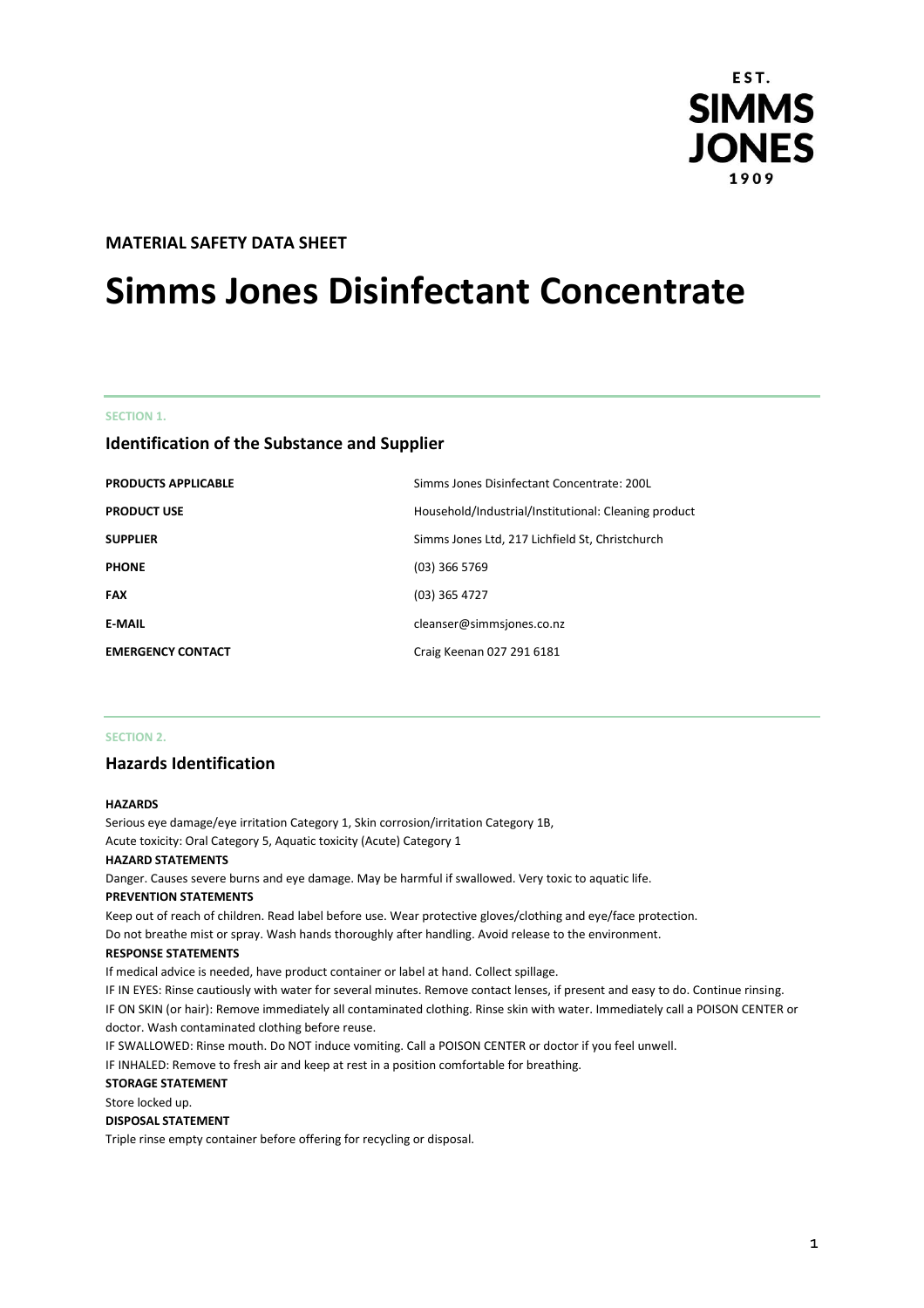## **SECTION 3.**

# **Composition and Information on Ingredients**

| <b>INGREDIENT</b>         | <b>PROPORTION</b> | <b>CAS NUMBER</b> |
|---------------------------|-------------------|-------------------|
| C12-14 Alcohol Ethoxylate | <15%              | 68439-50-9        |
| Benzalkonium Chloride     | < 10%             | 68424-85-1        |

## **SECTION 4.**

# **First Aid Measures**

**IF IN EYES:** Rinse cautiously with water for several minutes. Remove contact lenses, if present and easy to do. Continue rinsing. **IF ON SKIN (or hair):** Remove immediately all contaminated clothing. Rinse skin with water. Immediately call a POISON CENTER or doctor. Wash contaminated clothing before reuse.

**IF SWALLOWED:** Rinse mouth. Do NOT induce vomiting. Call a POISON CENTER or doctor if you feel unwell. **IF INHALED:** Remove to fresh air and keep at rest in a position comfortable for breathing.

#### **SECTION 5.**

# **Fire-Fighting Measures**

| <b>EXTINGUISHING MEDIA</b>      | Foam, $CO2$ , dry chemical, or water fog    |
|---------------------------------|---------------------------------------------|
| <b>COMBUSTION PRODUCTS</b>      | None known                                  |
| <b>FIRE-FIGHTING PROCEDURES</b> | Normal fire-fighting procedures may be used |

# **SECTION 6.**

# **Accidental Release Measures**

| <b>EMERGENCY PROCEDURES</b>      | No special procedures required                                        |
|----------------------------------|-----------------------------------------------------------------------|
| <b>ENVIRONMENTAL PRECAUTIONS</b> | Avoid release to the environment                                      |
| <b>SPILL CONTROL</b>             | Collect leaking liquid in sealable containers, absorb liquid in inert |
|                                  | absorbent, and wash contaminated area with plenty of water            |

## **SECTION 7.**

| <b>Handling and Storage</b> |                                                                                                                                                                                                                                                                                    |
|-----------------------------|------------------------------------------------------------------------------------------------------------------------------------------------------------------------------------------------------------------------------------------------------------------------------------|
| <b>HANDLING PRECAUTIONS</b> | Wear protective gloves/clothing and eye/face protection. Do not breathe<br>mist or spray. Wash hands thoroughly after handling. Product residue may<br>remain on/in empty containers. Use all precautions for handling the<br>product in handling the empty container and residue. |
| <b>STORAGE</b>              | Store locked up. Keep out of reach of children.                                                                                                                                                                                                                                    |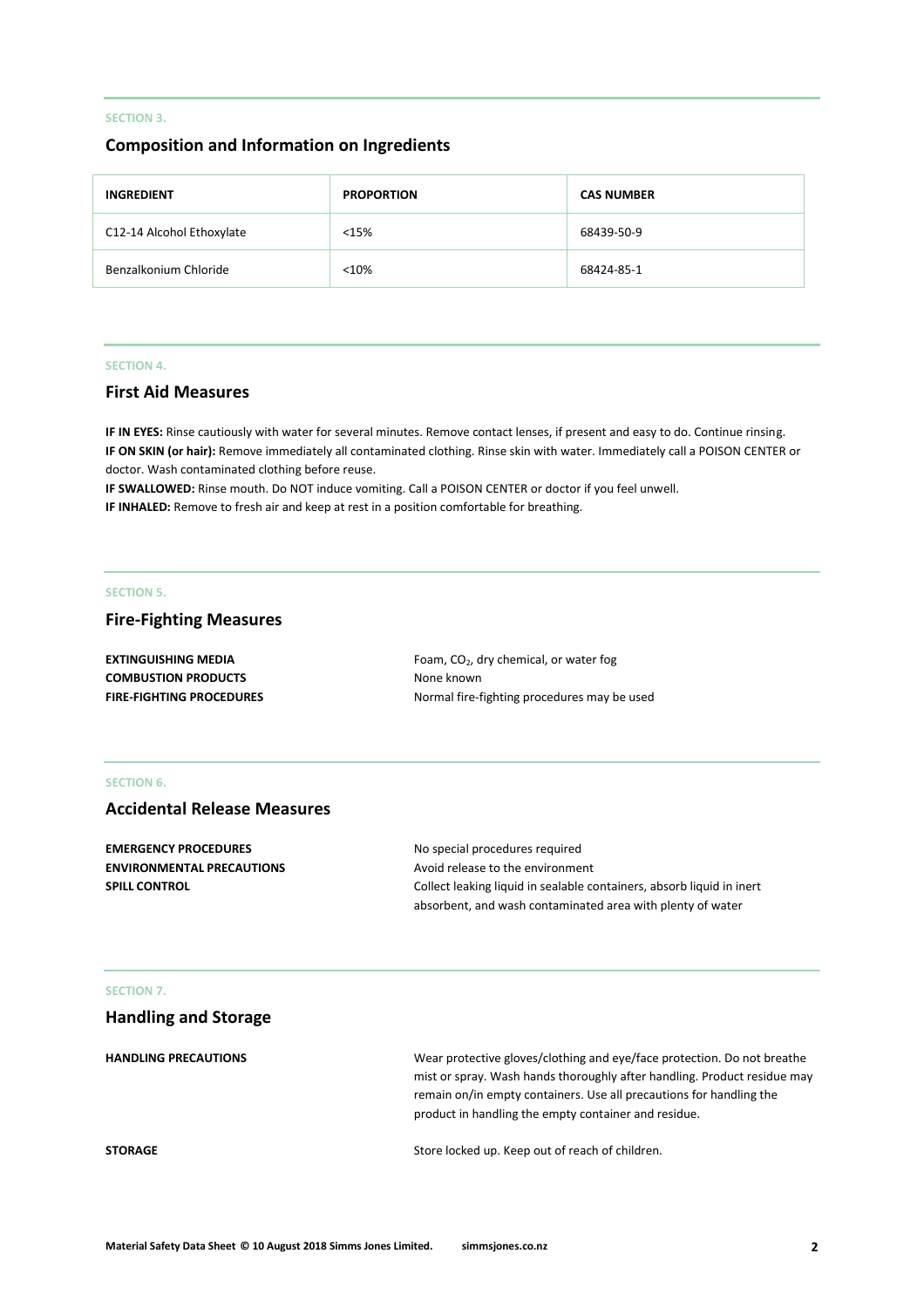# **SECTION 8.**

# **Exposure Controls/Personal Protection**

**PROTECTIVE GLOVES** Nitrile rubber **EYE PROTECTION** Splash-proof goggles

**EXPOSURE LIMITS EXPOSURE LIMITS No value assigned for this specific material by Worksafe ENGINEERING CONTROLS** Ensure ventilation is adequate. Keep containers closed. **RESPIRATORY PROTECTION Critic in the SPIRATORY PROTECTION Organic vapour respirator when mist or spray may be generated** 

## **SECTION 9.**

# **Physical and Chemical Properties**

| APPEARANCE                              | Clear liquid v         |
|-----------------------------------------|------------------------|
| <b>ODOUR</b>                            | Distinctive or         |
| <b>ODOUR THRESHOLD</b>                  | Not Available          |
| pН                                      | $5-6$                  |
| <b>MELTING POINT/FREEZING POINT</b>     | $<$ 0 <sup>o</sup> $<$ |
| <b>INITIAL BOILING POINT</b>            | $>100$ <sup>o</sup> C  |
| <b>FLASH POINT</b>                      | Not Flammal            |
| <b>FLAMMABILITY</b>                     | Not Flammal            |
| <b>FLAMMABILITY OR EXPLOSIVE LIMITS</b> | Not Flammal            |
| <b>VAPOUR PRESSURE</b>                  | Not Determi            |
| <b>VAPOUR DENSITY</b>                   | Not Determi            |
| <b>RELATIVE DENSITY</b>                 | 1.0                    |
| <b>SOLUBILITY</b>                       | Completely r           |
| PARTITION CO-EFFICIENT: n-OCTANOL/WATER | Not Determi            |
| <b>AUTO-IGNITION TEMPERATURE</b>        | Not Applicab           |
| <b>DECOMPOSITION TEMPERATURE</b>        | Not Determi            |
| KINEMATIC VISCOSITY                     | $8.9x10^{-7}m^2/s$     |
|                                         |                        |

**APPEARANCE** Clear liquid with distinctive colour **Distinctive odour Not Available Not Flammable Not Flammable Not Flammable Not Determined Not Determined** Completely miscible with water **Not Determined Not Applicable Not Determined** 

# **SECTION 10.**

# **Stability and Reactivity**

**STORAGE CONDITIONS** No special conditions required **INCOMPATIBLE SUBSTANCES** None known

**REACTIVITY REACTIVITY Not reactive with other chemicals or cleaners HAZARDOUS DECOMPOSITION PRODUCTS** Toxic organic vapours, amines, oxides of carbon and nitrogen, and hydrogen chloride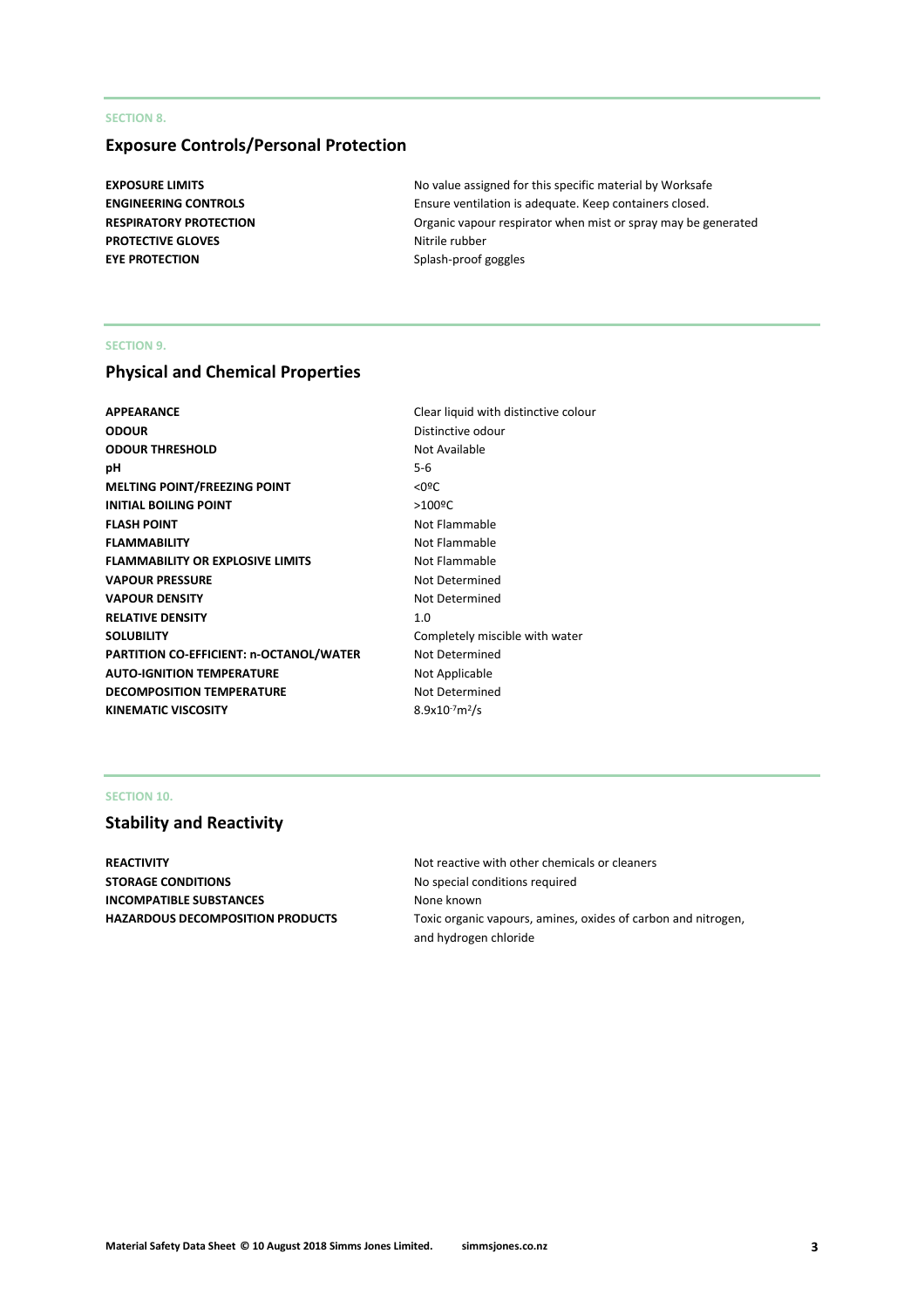# **SECTION 11.**

# **Toxicological Information**

**ACUTE TOXICITY** ACUTE **NO ACUTE TOXICITY SKIN CORROSION/IRRITATION** Causes severe skin burns **SERIOUS EYE DAMAGE/IRRITATION** Causes serious eye damage **RESPIRATORY OR SKIN SENSITISATION** No sensitisation **GERM CELL MUTAGENICITY** No data available **CARCINOGENICITY** Not carcinogenic **REPRODUCTIVE TOXICITY** No reproductive toxicity **SPECIFIC TARGET ORGAN TOXICITY -SINGLE EXPOSURE** No specific organ toxicity **-REPEATED EXPOSURE** No specific organ toxicity **ASPIRATION HAZARD** No aspiration hazard

**TOXICITY**

## **BENZALKONIUM CHLORIDE**

**ACUTE ORAL TOXICITY** STUDY: Rat, LD<sub>50</sub> VALUE: 344 mg/kg

**ACUTE DERMAL TOXICITY** STUDY: Rat, LD<sub>50</sub> VALUE: 3340 mg/kg

**EYE DAMAGE** STUDY: Rabbit, DOT method, 24 h RESULT: Corrosive

## **SKIN DAMAGE** Causes skin burns

# **SENSITISATION**

STUDY: Guinea pig, Buehler test, OECD Test Guideline 406 RESULT: Not sensitising

## **GENOTOXICITY IN VITRO**

STUDY: Salmonella typhimurium, Ames test, OECD 471 RESULT: Negative

STUDY: Human lymphocytes, Chromosome aberration test, OECD 473 RESULT: Negative

#### **DODECYL (C12) ALCOHOL ETHOXYLATE**

STUDY: Human skin, 6mg, 3 days RESULT: Moderate irritation SOURCE: Toxicology Review. EPA TSCA Chemical Inventory, 1989.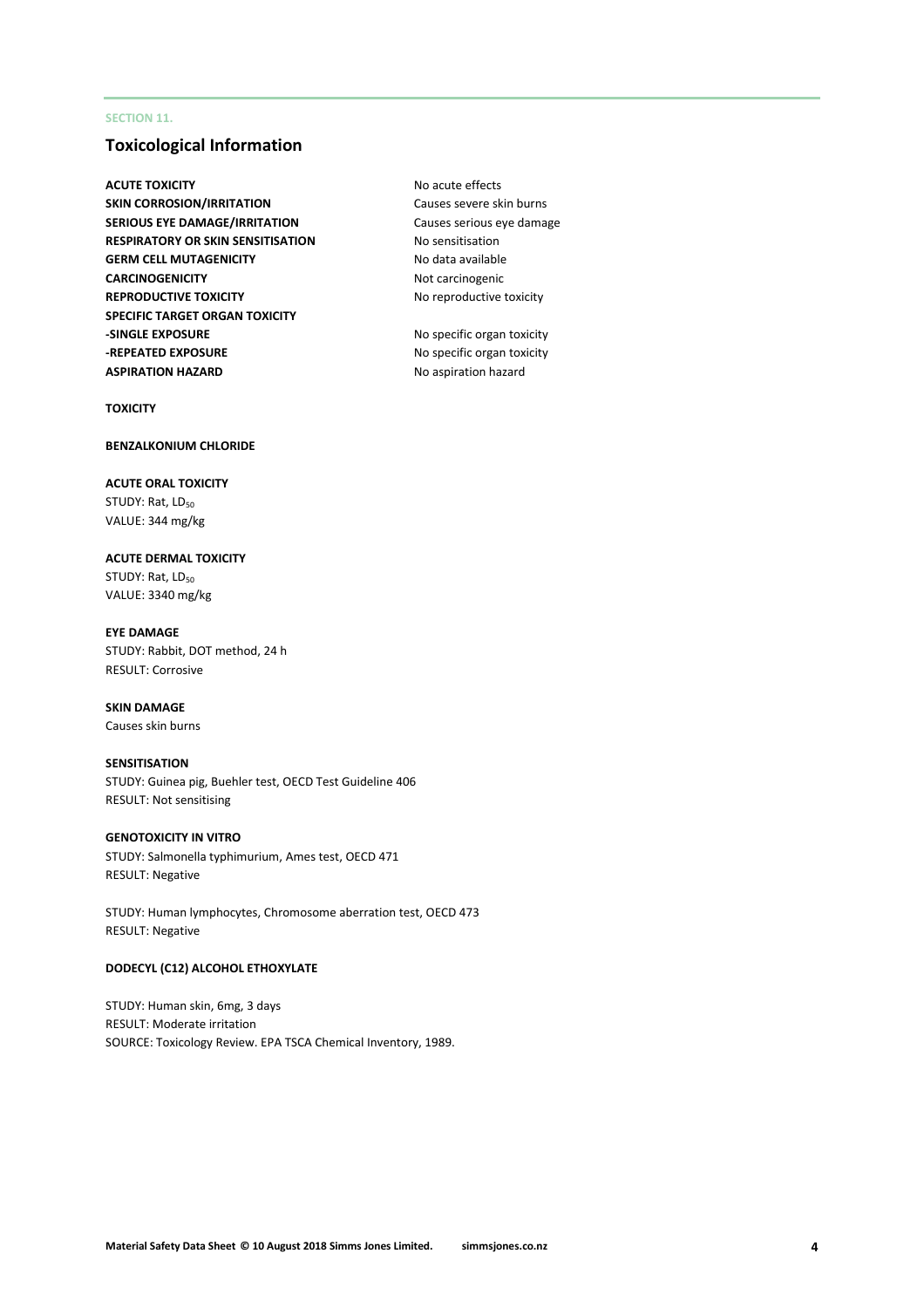# **SECTION 12.**

# **Ecological Information**

**BIODEGRABILITY** Rapidly Degradable **BIOACCUMULATIVE POTENTIAL** Not Bioaccumulative **MOBILITY IN SOIL** MOBILITY IN SOIL

## **BIODEGRADABILITY BENZALKONIUM CHLORIDE**

STUDY: OECD Confirmatory Test VALUE: >90% STUDY: CO<sub>2</sub> evolution VALUE: 95.5% STUDY: OECD 301 B RESULT: Readily biodegradable

## **ECOTOXICTY**

## **BENZALKONIUM CHLORIDE**

STUDY: Rainbow trout (Oncorhyncus mykiss), 96 h, LC<sub>50</sub> VALUE: 0.93 mg/L STUDY: Fathead minnow (Pimephales promelas), 96 h, LC<sub>50</sub> VALUE: 0.28 mg/L STUDY: Water flea (Daphnia magna), 48 h, EC<sub>50</sub> VALUE: 0.016 mg/L STUDY: Green algae (Pseudokirchneriella subcapitata), 72 h, ErC<sub>50</sub> VALUE: 0.049 mg/L STUDY: Activated sludge, respiration inhibition, 3 h, EC<sub>50</sub> VALUE: 7.75 mg/L

## **ALCOHOLS, C12-C14, ETHOXYLATED**

CLASSIFICATION: 9.1A REMARK: Classification based on company data supporting this classification R PHRASE: R50 Very toxic to aquatic organisms

#### **SECTION 13.**

# **Disposal Considerations**

**DISPOSAL** DISPOSAL **DISPOSAL Triple rinse empty container before offering for recycling or disposal** 

## **SECTION 14.**

# **Transportation Information**

**UN NUMBER** 1903 **DANGEROUS GOODS CLASS** 8 **UN PACKING GROUP AND IN THE REAL PROPERTY OF A REAL PROPERTY OF A REAL PROPERTY OF A REAL PROPERTY OF A REAL PROPERTY SPECIAL PRECAUTIONS** No special precautions required

**SHIPPING NAME** Disinfectant, Liquid, Corrosive, NOS **ENVIRONMENTAL HAZARDS** Very toxic to aquatic organisms